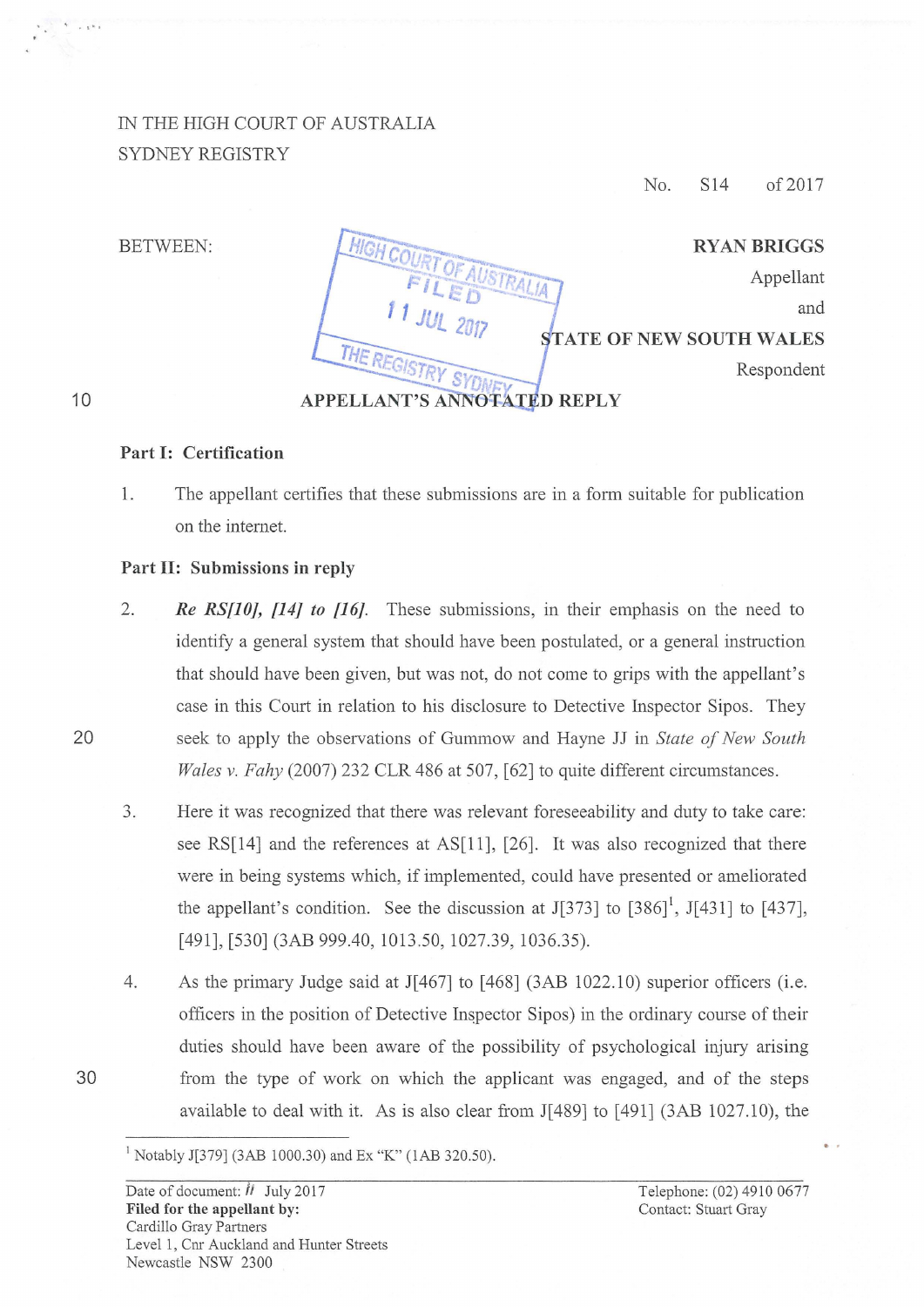appellant's complaint is not that there were not in place suitable policies etc, but that they were not implemented. There surely did not need to be detailed instructions given to such officers, who were responsible for "man management" (J[l03], [487] to [490]- 3AB 931.40, 1026.43), as to *exactly* what they should do in circumstances where a police officer under their supervision made a request of the nature presently in question. As J[487] and [488] (3AB 1026.43) indicate the steps which ought reasonably to have been taken were really elementary.

- 5. The emphasis at RS[15] and RS[16] upon the suggested deficiency of particulars in the Statement of Claim also is based on the incorrect assumption as to the nature of the appellant's case in relation to the disclosure to Inspector Sipos. In any event it is difficult to see why at least particulars (a) and (e) do not cover his situation.
- 6. *Re RS{3], [11], [17]-{22].* The contention, at RS[3], that the appellant's "struggling disclosure" did not objectively convey to Inspector Sipos that the appellant was suffering psychological injury, and that it is "more properly characterised as a request for a break", should not be accepted.
- 7. As can be seen from the references at AS[18], the appellant's statement to Inspector Sipos was not just that he was "struggling" and "needed a break", as the RS suggest at RS[17]-[22]. The appellant also said that he needed to "get off the truck". This is an aspect not refened to in the RS and not referred to by the CA when dealing with this issue at CA $[154]$  to  $[168]$  (3AB 1140.15). "Getting off the truck" related to the type of police work in which he was engaged. That part of the appellant's statement to Inspector Sipos cannot be separated out from the other two statements, and treated as if it had not been made.
- 8. The submissions at RS[22] reflect this error. They overlook the fact that, as the primary Judge said at J[487] (3AB 1026.45), a reasonable man manager would have "also looked at the plaintiff's rosters and considered why he had been seeking to roster himself off operational duties" but instead he was not asked "why he wanted to get 'off the truck'".
- 30 9. It is also to gloss over the primary Judge's findings to say, as is put at RS[19, last sentence], that the primary Judge "made no express finding as to exactly what was reasonably known to Detective Inspector Sipos at the time of the struggling disclosure". See too RS[213, last sentence]. That submission leaves out of account

20

10

 $\mathcal{A}=\mathcal{A}(\mathcal{A})$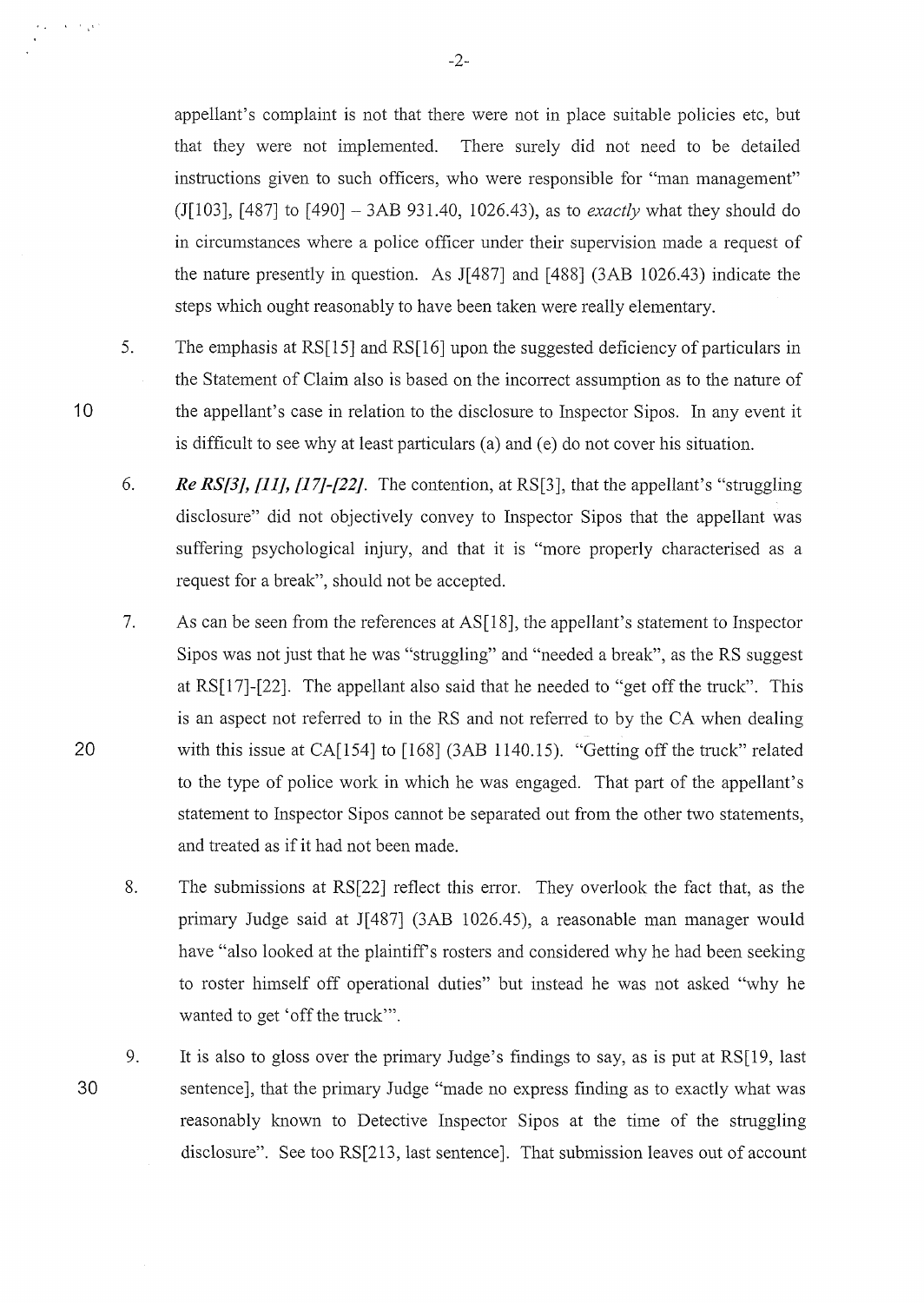that the Judge  $-$  in circumstances where Inspector Sipos had for practical purposes no useful recollection of the conversation (J[18], [103],  $[104]$ <sup>2</sup> (3AB 909.49, 931.41) – made specific findings as to what an officer in Inspector Sipos's position should know: see J[103], [109], [468], [481]-[483], [487], [495] to [497] (3AB 931.41, 933.35, 1022.22, 1025.35, 1026.45, 1028.30). These passages demonstrate that the primary Judge had answered the question posed in RS[20, first sentence].

10. At RS[20] much is sought to be made of the use by the primary Judge of the term "intimation": J[482] (3AB 1025.50). But it is clear that the Judge was using the expression in the sense of "conveying information". The primary Judge had what was in this case the very significant advantage of seeing and hearing the appellant give the evidence of the conversation with Inspector Sipos. This was a case where the appellant, in giving his evidence, had been subjected to a sustained attack on his credit – see J[475] and J[21] to [35] (3AB 1024.20 and 910.30) – which was found to be entirely without merit: J[36] (3AB 913.42).

10

 $\mathbf{A}=\mathbf{A}_2\mathbf{A}^T$ 

20

- 11. *Re RS[J2], [23] to [26].* In considering the application to the present circumstances of *Koehler v. Cerebos (Aust) Ltd* (2005) 222 CLR 44 at 57, [36] the RS rather leave out of account the qualification immediately following in *Koehler* at 58, [37], namely that different considerations could apply where (as here) an employer is entitled to vary the duties to be employed by an employee. Reference should also be made to the preceding observations in *Koehler* at 57, [33], namely that the "central inquiry" remains "whether, in all the circumstances, the risk of a plaintiff ... sustaining a recognisable psychiatric illness was reasonably foreseeable, in the sense that the risk was not far-fetched or fanciful". As noted earlier  $-$  see paragraph 3 above- the risk in the present case was well-recognized.
- 12. Further, the assumption referred to in RS[23] is subject to the giving of "evident signs warning of the possibility of psychological injury" and RS[24] speaks of the position "in the absence of disclosure by the employee". See too RS[25, fourth sentence]. But surely the content of the communication to Inspector Sipos was an "evident sign", and "a disclosure by" the appellant meriting further investigation.

 $2$  The "inference" referred to in the last sentence of RS[18] could hardly be drawn in circumstances where Inspector Sipos's evidence (at lAB 227.48-228.2) was that "I don't know what his request had to do with".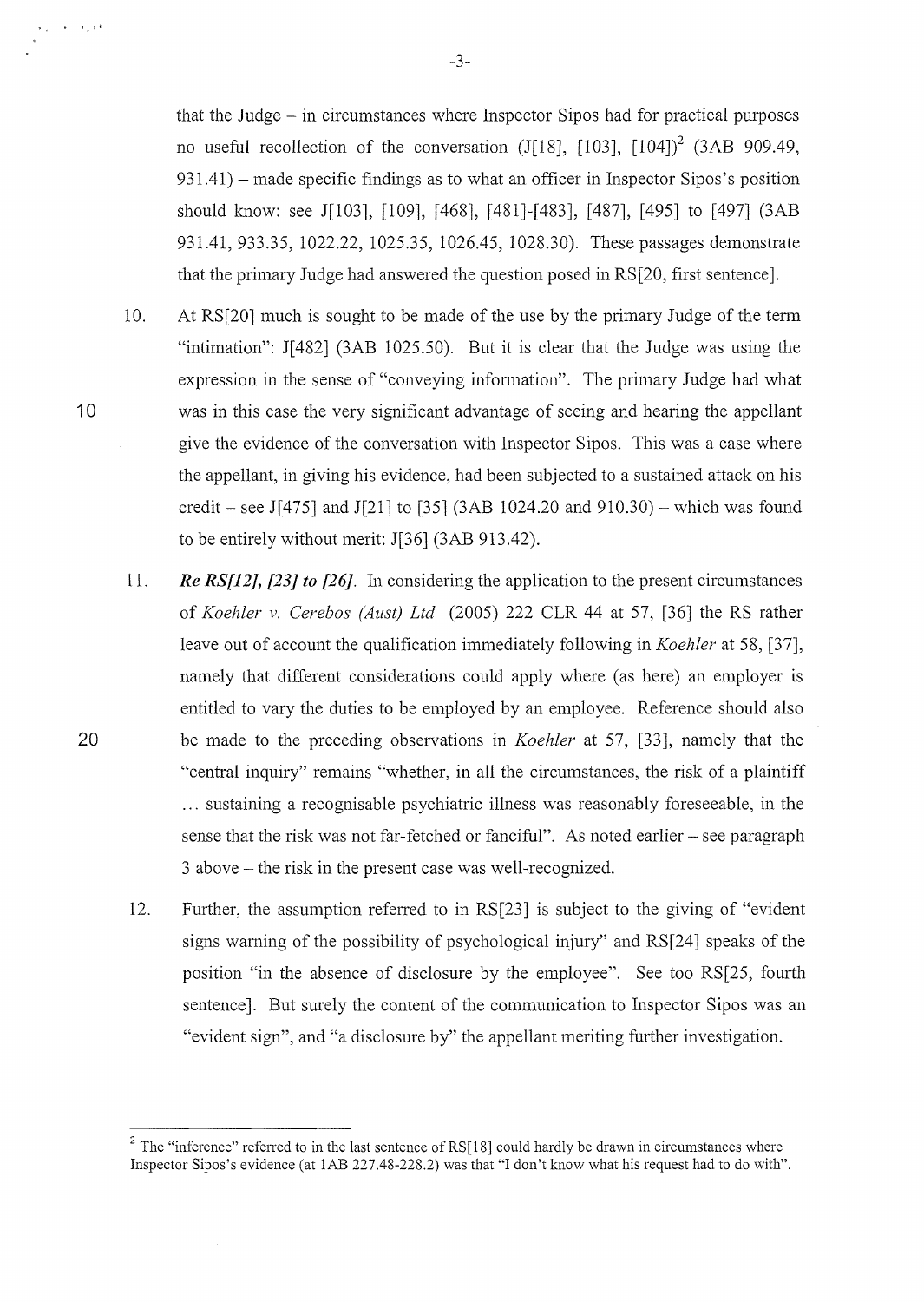- 13. The respondent, at RS[25, third sentence] contends that the implication that Inspector Sipos should have expressly inquired as to the health "was expressly rejected by the Court of Appeal. That rejection, however, is the subject of this appeal; it was erroneous for the reasons at  $AS[28]$  to [48]. It should also be noted, in relation to RS[25] (and RS [22]), that the primary Judge had made specific findings to the contrary at  $J[126]$ -[128] (3AB 937.31).
- 14. *Re RS [27] to [29].* It was accepted that the respondent owed a common law duty of care equivalent to that of an employer CA [3] to [4] (3AB 1088.10). Whilst the legislative context may modify the content and scope of that duty, it does not absolve the respondent from acting reasonably within that context.
- 15. The respondent had the statutory authority referred to in RS [28] to cany out the test for steroid use. However, given the appellant's vulnerable psychological state whilst performing restricted duties:  $(J[198]$  to  $[202]$   $(3AB 956.43)$  it was umeasonable for the test to be conducted in the manner described at J[205] to [208] (3AB 958.15). The respondent adduced no evidence as to why the test could not have been conducted by a male officer in the male toilets.

16. The respondent does not take issue with the appellant 's submission that his Notice of Contention argument concerning the umeasonable manner in which the Professional Standards interview was conducted was not addressed by the Court of Appeal: AS[55].

17. The appellant had no choice about attending the interview. He had been "directed" to do so (J[220] (3AB 961.20)) and was obliged to obey RS [27]. Again, the appellant does not cavil with the respondent's statutory duty to conduct the enquiry in a "timely and effective" manner. However, the matters raised with the appellant were "without substance" and the interview was inexplicably long in duration J[225] (3AB 963.1 0). Furthermore, it was conducted with little expertise (J[230] to [231] (3AB 965.25)) and did *"not appear to reflect any consideration of the plaintiff's welfare as required by Exhibit N"* (the guidelines) (J[509] (3AB 1 031.40)). In the context of the appellant's vulnerable circumstances the manner in 30 which the interview was conducted demonstrated a breach of the respondent's duty of care.

10

 $\mathbf{v}=\mathbf{v}_\mathbf{k}^{-\frac{1}{2}q}$ 

20